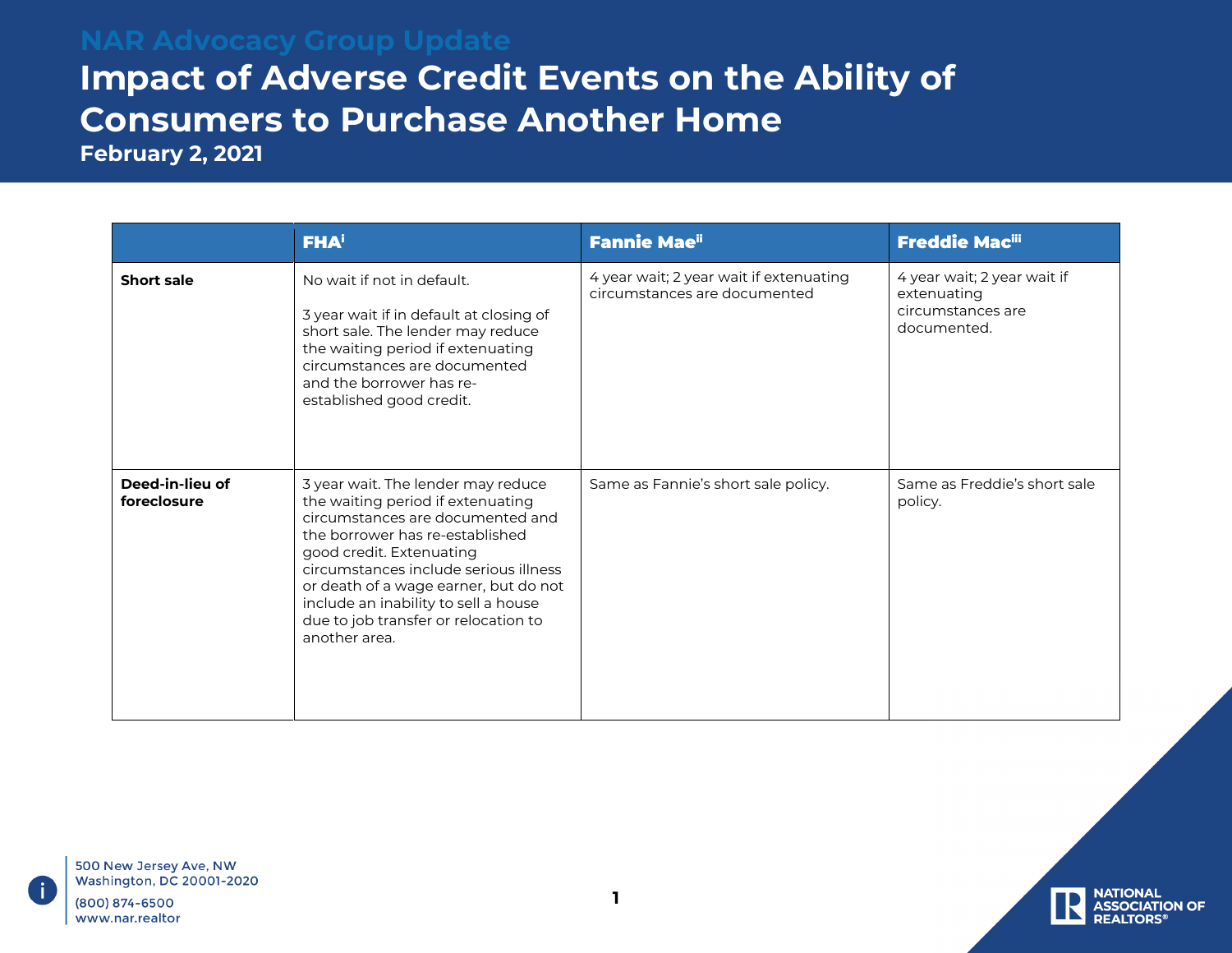## **Impact of Adverse Credit Events on the Ability of Consumers to Purchase Another Home**

**February 2, 2021**

|                   | <b>FHA</b> <sup>i</sup>                                                                                                                                                                                                                                                                                                                                                                                                                                                                                                                                                                                                     | <b>Fannie Mae</b> ii                                                                                                                                                                                                                                                                                                                                                                                                                                                                                                                                                                                                                                                                                                                                                                                                                                                                                                                  | <b>Freddie Macili</b>                                                                                                                                                                                                                                                                                                                                                                                                                                                                                                      |
|-------------------|-----------------------------------------------------------------------------------------------------------------------------------------------------------------------------------------------------------------------------------------------------------------------------------------------------------------------------------------------------------------------------------------------------------------------------------------------------------------------------------------------------------------------------------------------------------------------------------------------------------------------------|---------------------------------------------------------------------------------------------------------------------------------------------------------------------------------------------------------------------------------------------------------------------------------------------------------------------------------------------------------------------------------------------------------------------------------------------------------------------------------------------------------------------------------------------------------------------------------------------------------------------------------------------------------------------------------------------------------------------------------------------------------------------------------------------------------------------------------------------------------------------------------------------------------------------------------------|----------------------------------------------------------------------------------------------------------------------------------------------------------------------------------------------------------------------------------------------------------------------------------------------------------------------------------------------------------------------------------------------------------------------------------------------------------------------------------------------------------------------------|
| <b>Bankruptcy</b> | <b>Chapter 7 (liquidation)</b> $-2$ year wait<br>from the discharge date of the<br>bankruptcy; 1-2 year wait if<br>extenuating circumstances are<br>documented and other requirements<br>are met.<br>Chapter 13 (repayment plan) - 1 year<br>wait from the discharge date of the<br>bankruptcy, commencing with the<br>start of the pay-out period. The<br>borrower must have made all of the<br>payments for a minimum of 1 year in<br>a satisfactory manner (as verified with<br>the courts), and the court trustee<br>must approve in writing.<br><b>Chapter 11</b> – $N/A$ since FHA is not<br>available for investors. | <b>Chapter 7 or Chapter 11</b><br>(reorganization, usually involving<br>corporations or partnerships) - 4 year<br>wait from the discharge or dismissal<br>date of the bankruptcy; 2 year wait<br>from the discharge or dismissal date<br>may be accepted if extenuating<br>circumstances are documented.<br><b>Chapter 13</b> – 2 year wait from the<br>discharge date or 4 years from the<br>dismissal date is required. A 2 year wait<br>for a dismissal and discharge date, is<br>permitted if extenuating circumstances<br>are documented.<br>Multiple Bankruptcies <sup>iv</sup> – 5 year wait if<br>the borrower has filed more than one<br>bankruptcy petition in the past 7 years,<br>measured from the most recent dismissal<br>or discharge date. A 3 year waiting period<br>is permitted if extenuating circumstances<br>are documented, and is measured from<br>the most recent bankruptcy discharge or<br>dismissal date | Chapter 7 or Chapter 11 -<br>4 Year wait period from<br>the discharge or dismissal<br>date. 2 years with<br>documentation of<br>extenuating<br>circumstances<br><b>Chapter 13</b> - 2 year wait<br>period after the discharge<br>date, 4 year wait period from<br>the dismissal date. 2 years<br>with documentation of<br>extenuating circumstances<br><b>Multiple Bankruptcies -</b><br>Same as Fannie's bankruptcy<br>policy for multiple<br>bankruptcies. 2 years with<br>documentation of extenuating<br>circumstances |